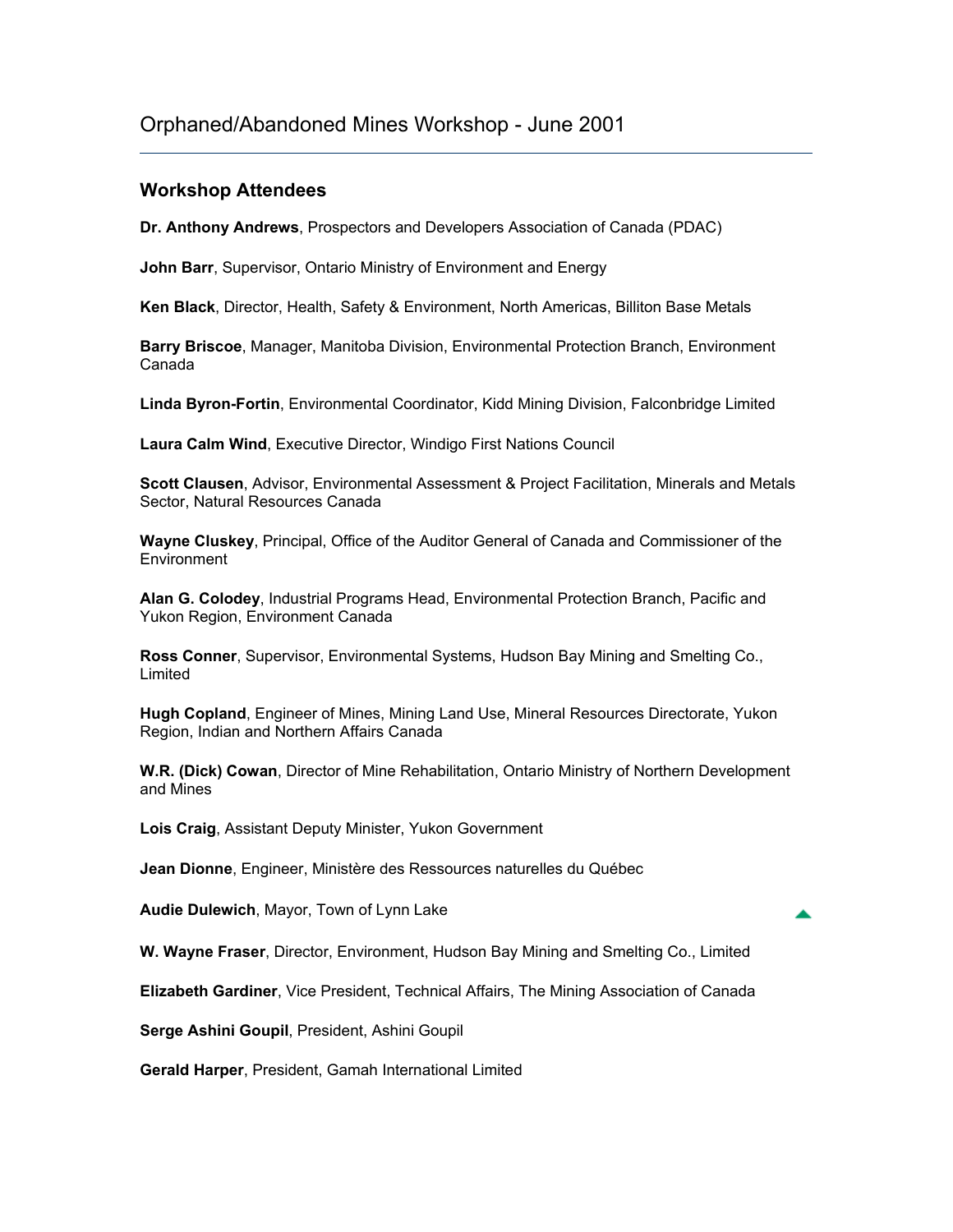**Dan Hemsworth**, Contaminated Site Management Specialist, Nova Scotia Department of Environment and Labour

**Ed Huebert**, Executive Vice-President, Mining Association of Manitoba Inc.

**Tom Hutchinson**, Professor, Environment & Resource Studies, Trent University

**David J. Hutchison**, Contaminated Sites Division, Technology Transfer Branch, Environment Canada

**Sarah Johnnie**, Board Member, MiningWatch Canada

**Donald S. Jones**, Director, Mineral Management, Nova Scotia Natural Resources, Minerals and **Energy** 

**Christine Kaszycki**, Assistant Deputy Minister, Mineral Resources Division, Manitoba Industry, Trade and Mines

**Heather Kleb**, Senior Program Officer, Mining Standards, National Office of Pollution Prevention, Minerals and Metals Division, Environment Canada

**Walter Kuit**, Director, Environmental Affairs, Cominco Ltd.

**Joan Kuyek**, National Co-ordinator, MiningWatch Canada

**Brennain Lloyd**, Coordinator, Northwatch

**Stefan B. Lopatka**, Senior Advisor, Environmental, Water & Marine Management, Nunavut Tunngavik Incorporated

**Ken MacDonald**, Inspector of Mines, Mines Branch, British Columbia, Ministry of Energy and Mines

**W.O. (Bill) Mackasey**, Director, WOM Geological Associates Inc.

**Sam McEwan**, Director, Mines Branch, New Brunswick Natural Resources and Energy

**Robert L. McIntyre**, Representative, Yukon Chamber of Commerce

**Len Mandville**, Mineral Development Geologist, Department of Mines and Energy, Government of Newfoundland and Labrador

**John Martschuk**, Director, Environmental Services, Barrick Gold Corporation

**Rodney McKay,** Musselwhite Coordinator, Windigo First Nations Council

**Bruce K. McKnight**, Executive Director, British Columbia and Yukon Chamber of Mines

**Sue Moodie**, Yukon Conservation Society, CCSG Associates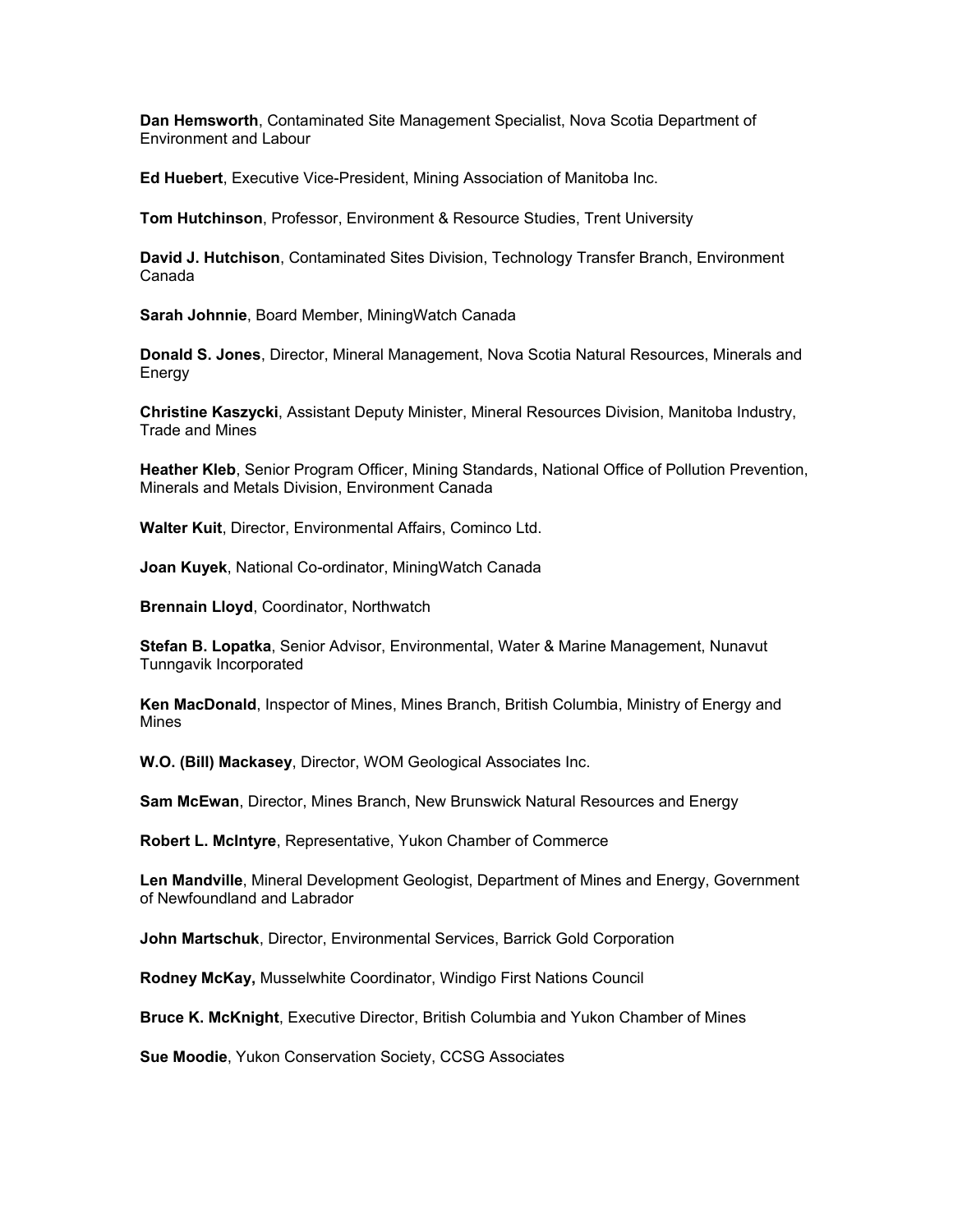**D.E. (Dave) Nutter**, Senior Advisor, Royak Oak, N.W.T. Region, Indian and Northern Affairs Canada

**Kevin O'Reilly**, Research Director, Canadian Arctic Resources Committee

**B. Mark Podolak**, Principal Analyst, Treasury Board Secretariat, Real Property Management Division, Treasury Board of Canada

**Victor M. Power**, former Mayor of Timmins, Ontario representing the Association of Mining Municipalities of Ontario

**Chris Powter**, Program Manager, Land Management, Environmental Science Division, Alberta Environmental Protection

**Wally Rayner**, Consulting Geologist, N.W. Rayner & Associates

**Patrick Reid**, President, Ontario Mining Association

**John Robertson**, Supervisor, Ontario Ministry of Northern Development and Mines

**Kent Santo**, Environment Coordinator, New Britannia Mine

**Carl Schulze**, Resident Geologist, Department of Sustainable Development, Government of Nunavut

**Rick Schwenger**, Regional Reclamation Manager, Noranda Inc.

**Richard Snider**, Project Officer, Shield EcoRegion, Saskatchewan Environment and Resource Management

**Gregg Stewart**, Senior Reclamation Geologist, British Columbia Ministry of Energy and Mines

**Lisa Sumi**, Research Director, Environmental Mining Council of British Columbia

**Stephen Traynor**, Director, Operations, Nunavut Region, Indian and Northern Affairs Canada

**Gilles Tremblay**, Manager, MEND3, Natural Resources Canada

**Robert Tremblay**, Engineer, Ministère des Ressources naturelles du Québec

**Jim Vance**, Group Leader, Environment Programs, CANMET Mineral Technology Branch, Natural Resources Canada

**Bob Van Dijken**, consultant, Whitehorse, Yukon

**Sam Wallingham**, Representative, Council for Yukon First Nations

**Doug Walton**, Head, Contaminated Sites Remediation Unit, British Columbia Ministry of Water, Land and Air Protection

**Jared Whelan**, Project Manager, World Wildlife Fund Canada